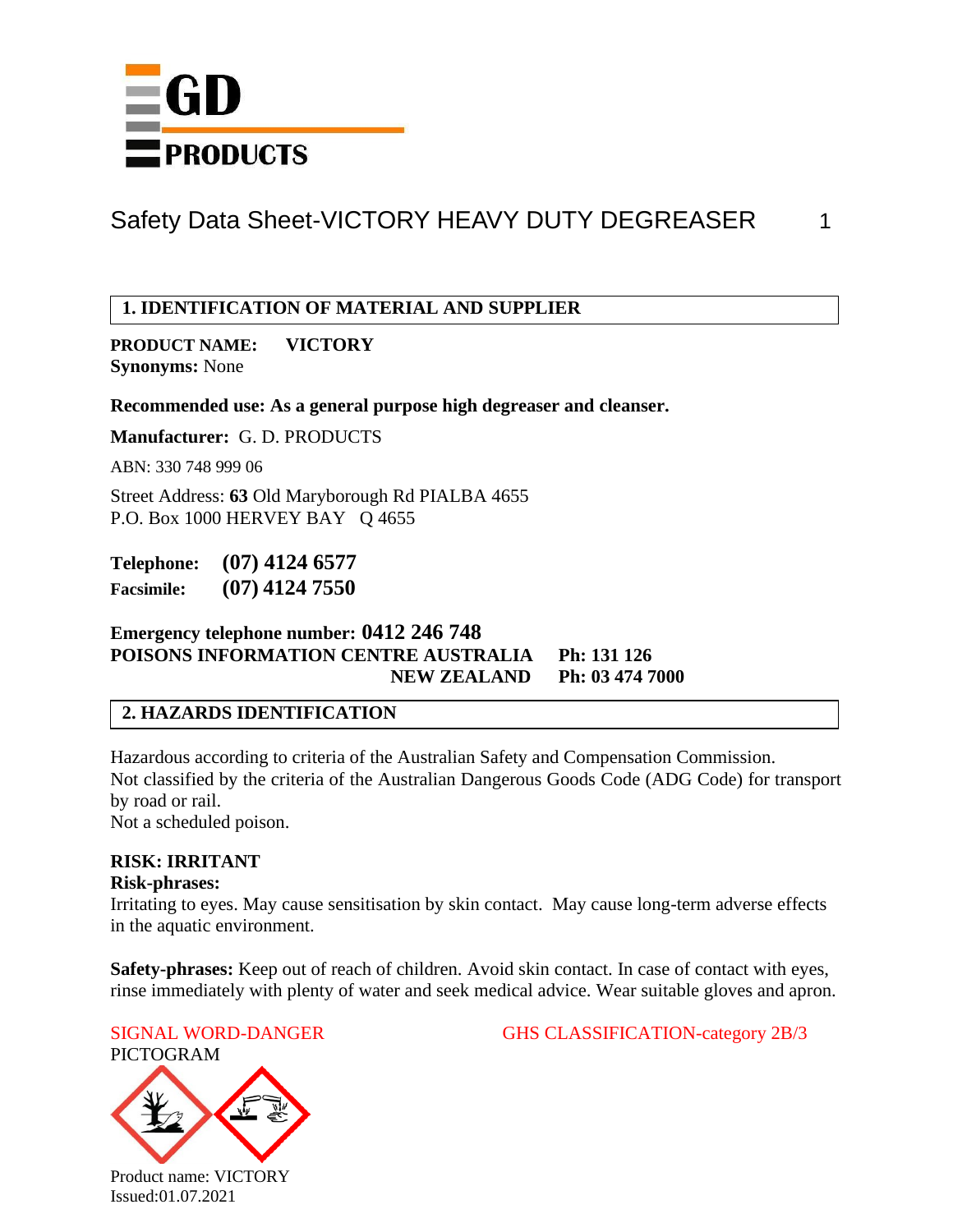

### **3. COMPOSITION/INFORMATION ON INGREDIENTS**

| <b>CHEMICAL ENTITY</b>                                      | CAS No   | <b>PROPORTION W/V %</b> |
|-------------------------------------------------------------|----------|-------------------------|
| <b>D-Limonene</b>                                           | 138-86-3 | -10                     |
| Constituents including water determined to be non hazardous |          | to $100\%$              |

### **4. FIRST AID MEASURES**

**Ingestion:** Rinse mouth with cold water. Do NOT induce vomiting. If available, give large quantity of water. Obtain medical attention.

**Eye contact:** Immediately flush with lukewarm, gently flowing water for 15 minutes. Remove contact lenses if present. Obtain medical attention if symptoms persist**.**

#### **Skin contact:**

Flush with water until skin is no longer slippery. Obtain medical assistance if symptoms persist. **Inhalation:**

If inhaled, remove from contaminated area. Give mouth-to-mouth resuscitation. Resuscitate in a well-ventilated area. Obtain medical attention immediately if there is difficulty in breathing. **Notes to physician:**

### The product is a blend of surfactants and water softeners with high foam potential. Suggest intubation and gastric larvage.

# **5. FIRE FIGHTING MEASURES**

### **Suitable extinguishing media:**

If material is involved in a major fire use water fog (or if unavailable fine water spray) to keep drums cool. Use water, foam, dry agent (carbon dioxide, dry chemical powder) to extinguish fires according to any flammables present.

# **Specific hazards:**

Amounts of Carbon dioxide, carbon monoxide and oxides of nitrogen may be generated in large fires. Wear suitable protective gear in this case.

# **6. ACCIDENTAL RELEASE MEASURES**

# **Personal Precautions, Protective Equipment and Emergency Procedures**

Clean up spills promptly, to avoid accidents. Cover with absorbent materil to remove excess. Wear water resistant clothing, chemical resistant boots and gloves with eye protection. Avoid skin and eye contact. Handle using good industrial hygiene practices. Wash contaminated clothing and washable equipment before storage or re-use.

### **Emergency procedures:**

CONTAIN. Wear full protective gear to prevent skin contact. If small amounts absorb into diatomaceous earth, sand, earth. If larger amounts, contain liquid to prevent run off. Transfer to plastic containers using plastic scoops and funnels.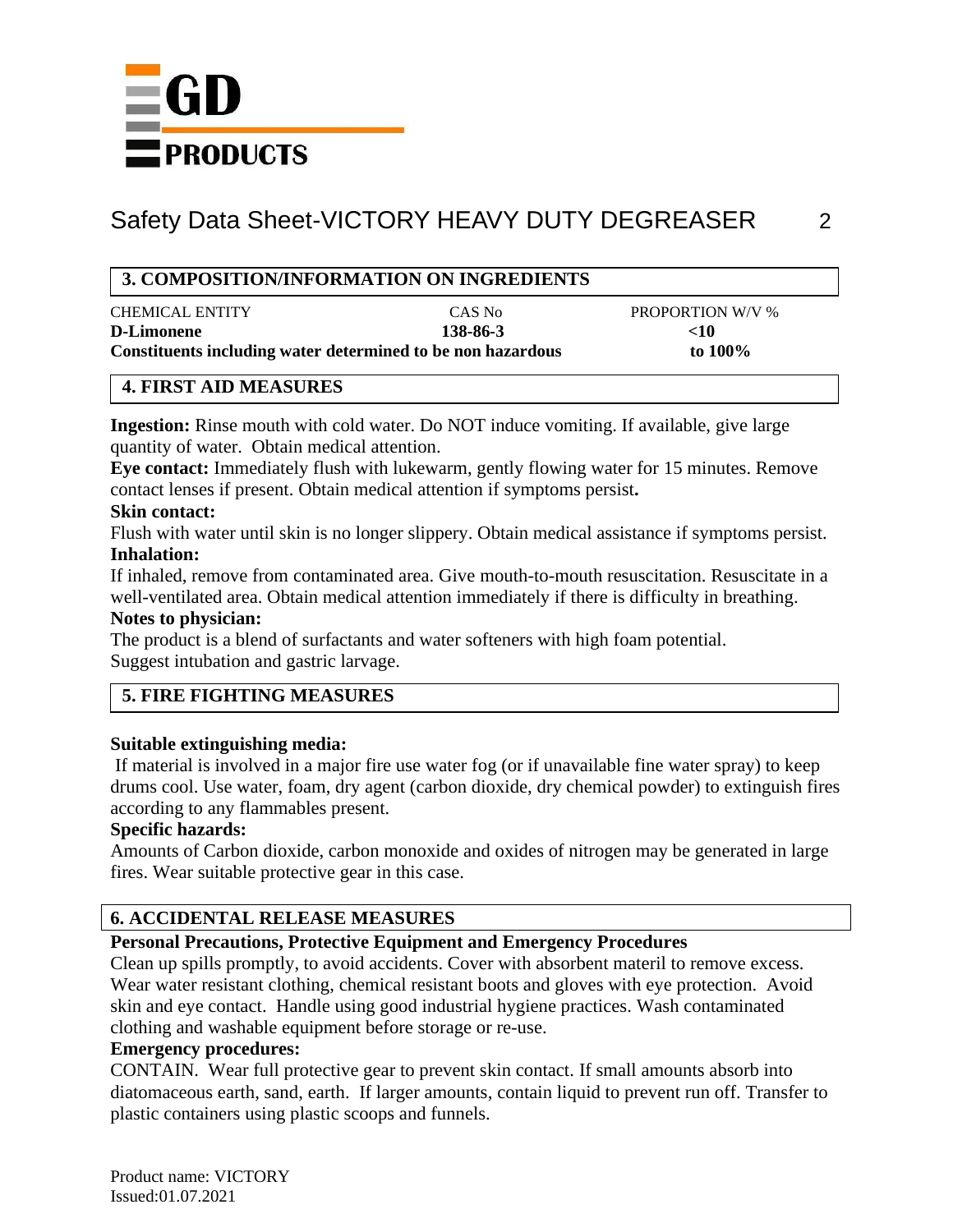

# **7. HANDLING AND STORAGE**

#### **Storage:**

Store according to local, State or Federal regulations as applicable. Keep out of reach of children. Store in a cool, dry place and out of direct sunlight. Store away from foodstuffs. Keep containers closed when not in use.

#### **8. EXPOSURE CONTROLS/PERSONAL PROTECTION**

#### **National occupational exposure limits:**

No value assigned for this specific material by the National Occupational Health and Safety commission (NOHSC). Use TWA of 10 mg/Cubic metre as a maximum as for nuisance mists. As published by the National Health and Safety commission (NOHSC).

Exposure Standard (TWA) is the time –weighted average airborne concentration over an eight hour working day, for a five day week over an entire working life. According to current knowledge these concentrations should neither impair the health of, nor cause undue discomfort to nearly all workers.

These exposure standards are guides to be used in the control of occupational health hazards. All atmospheric contamination should be kept to as low a level as is workable. Exposure standards should not be used as fine dividing lines between safe and dangerous concentrations of chemicals. They are not a measure of relative toxicity

#### **Engineering measures:**

Control to below quoted Exposure Standards. Use with local exhaust ventilation. Keep containers closed when not in use. Do not smoke.

#### **Personal protection equipment:**

Avoid contact. Gloves and plastic apron if risk of splashes. Always wash hands before and after smoking, eating, drinking or using the toilet. Wash contaminated clothing and other protective equipment before storage or re-use.

# **9. PHYSICAL AND CHEMICAL PROPERTIES**

**Flammability Limits (%): not applicable**

| Form/Colour/Odour: liquid/ colour, orange with pleasant lemony odour. |                                                                        |
|-----------------------------------------------------------------------|------------------------------------------------------------------------|
| Solubility: completely miscible with water.                           |                                                                        |
| Specific gravity $(20^{\circ}$ C): 1.0 to 1.05                        | pH as supplied $@25°C < 11$                                            |
| Melting point $(C)$ : $< 0$                                           | <b>Rel. Vapour density (air=1):</b> N                                  |
| Flash Point (°C) Closed cup: not flammable                            | Boiling Point $(^{\circ}C)$ : approx 100                               |
| $V_{\alpha\alpha}$ and Dressens (200C) the H <sub>at</sub> M/D        | $D_{0.00000000000001}$ $D_{0.001}$ ( $\theta$ C) $\theta$ ( $\theta$ ) |

**Melting point (C): < 0 Rel. Vapour density (air=1): N/D Vapour Pressure (20°C)mm Hg: N/D Decomposition Point (°C): >60**

 $N/D$  = not determined.  $N/R$  =not relevant.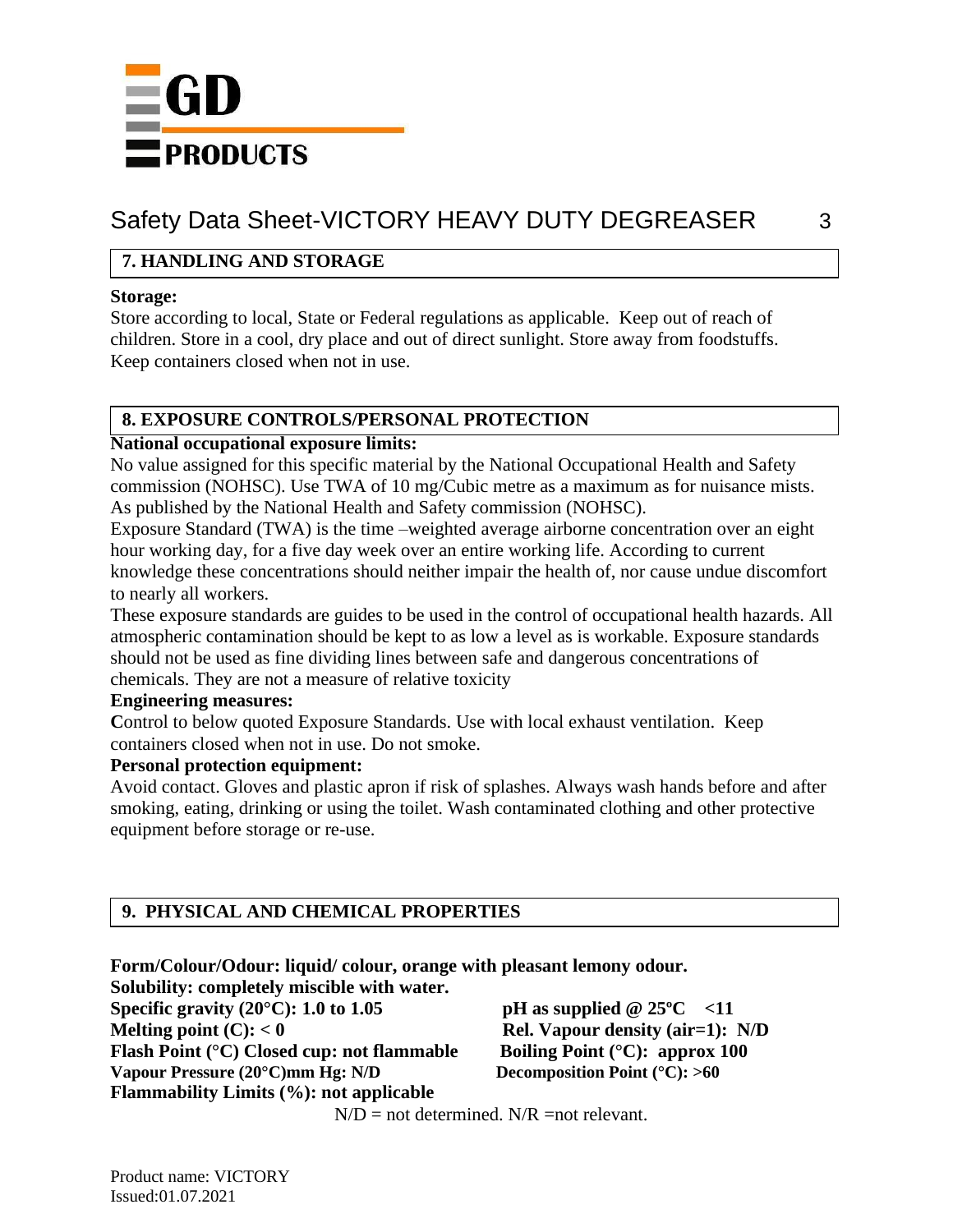

# **10. STABILITY AND REACTIVITY**

#### **Stability:**

Does not polymerise. Keep containers in a cool dry place and closed when not in use to prevent loss of active constituents.

### **11. TOXICOLOGICAL INFORMATION**

No adverse effects expected if the product is handled in accordance with this Safety Data Sheet and the product label.

#### **Acute Effects:**

**Ingestion**: May irritate the digestive system.

**Eye contact:** May **i**rritate eyes.

**Skin contact:** Prolonged or repeated contact may lead to contact dermatitis by defatting the skin. Inhalation: May cause irritation to the nose, throat and the respiratory tract.

#### **Long Term Effects:**

Poison Information Centres in each State capital city can provide additional assistance for Scheduled Poisons: Phone: Australia - 13 1126.

#### **Acute toxicity/Chronic toxicity**:

The major health hazard is defatting of the skin. LD50 (oral rat) not determined.

### **12. ECOLOGICAL INFORMATION**

**Ecotoxicity:** Avoid release to the aquatic environment.

**Persistence/Degradability:** Not expected to be persistent in the natural environment. Surfactant/s present are biodegradable to Australian Standards.

**Mobility:** Expected to be mobile in the aquatic environment. Rapid biodegradation occurs.

### **13. DISPOSAL CONSIDERATIONS**

**Disposal methods:** Large empty containers should be forwarded to an approved agent for recycling. Small containers should be tripple rinsed and sent to recycling or local waste disposal. Refer to State/Territory Land Waste Management Authority if in doubt.